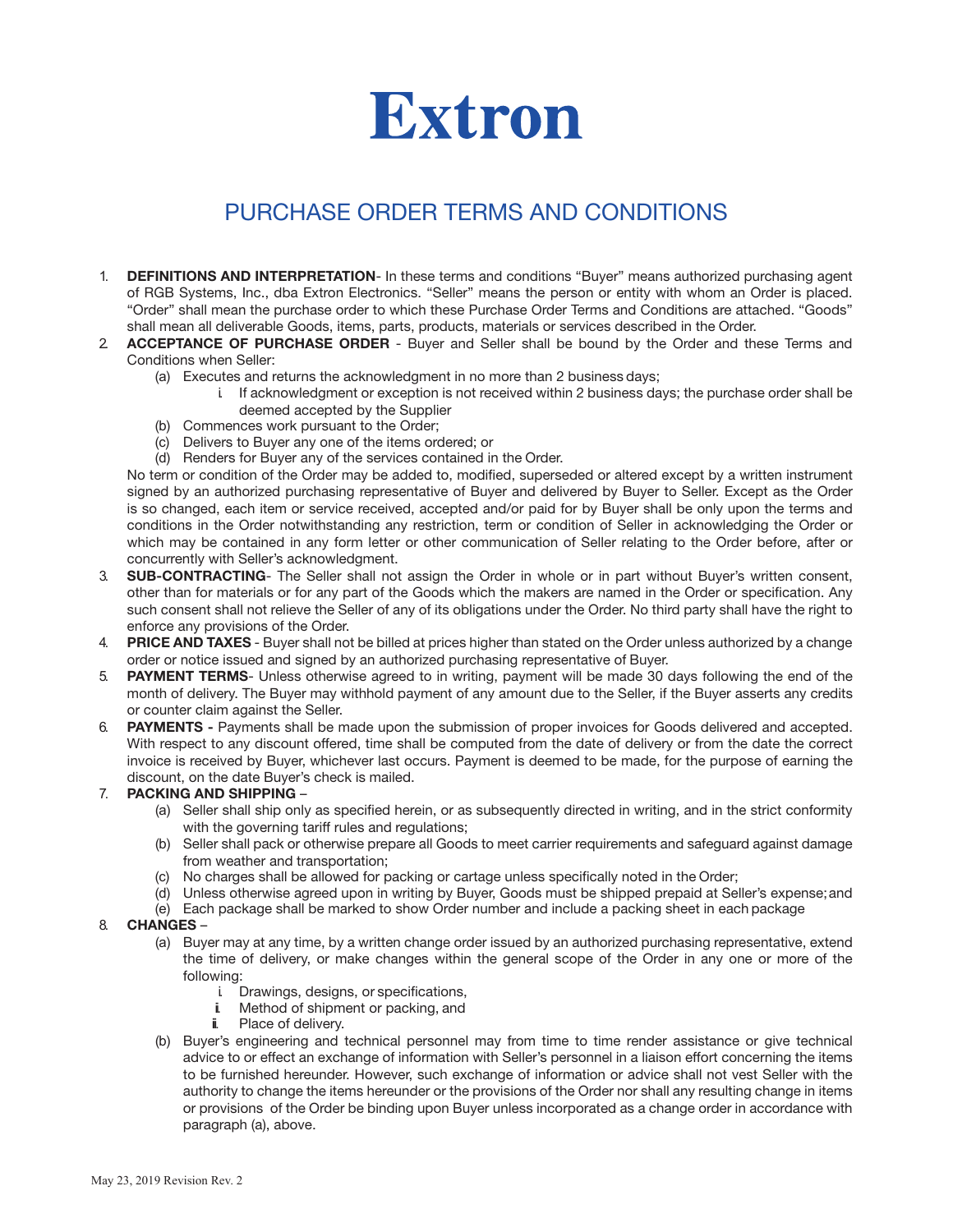- 9. DELIVERY AND DELIVERY DELAY Time is of the essence. Buyer's production schedules and warranties to its customers are dependent upon the agreement that deliveries of the Goods covered by the Order will occur on the required delivery dates, no more than (5) days early and zero (0) days late as shown on the face hereof. Delivery shall not be deemed complete until the Goods have been received and accepted by Buyer at its facility. Seller agrees to notify Buyer immediately if at any time it appears that Seller may not meet the delivery schedule. Such notification shall include the reasons for the delay, actual or potential, the steps being taken to remedy the constraint and the schedule or a waiver of the delivery schedule in the Order. Any assistance furnished by Buyer to overcome delays shall not be regarded as waiving Buyer's remedies for default, including termination rights, if Seller fails to meet the contractual schedule. Seller shall be responsible for all damages of any kind incurred or suffered by Buyer which were caused by any delay of Sellerin making deliveries of acceptable supplies. In addition to any remedies available at law, Buyer shall be entitled to following remedies:
	- (a) Recover from Seller liquidated damages as follows: one percent (1%) per week for the first four weeks and two percent (2%) per week thereafter of the part of the Order price. The rate shall be applied for each week or part of the week during which the Order shall remain uncompleted. The buyer shall be entitled to deduct such damages from moneys payable by it under the terms of the Order or otherwise. The total amount payable by way of damages under this condition shall in no event exceed twenty percent (20%) of said Order price and such damages shall not relieve the Seller of any of its other obligations or liabilities under the Order; and/or
	- (b) Cancel the Order in whole or in part without incurring liability to the Seller; and/or
	- (c) Refuse to accept any subsequent delivery of Goods; and/or
	- (d) Purchase substitute items elsewhere; and/or
	- (e) Hold the Seller accountable for any loss and additional costs incurred.
- 10. RISK OF LOSS- The risk of loss and damage in transit shall be upon Seller and shall not pass to Buyer until received at Buyer's facility in a condition in accordance with the terms of the Order. The cost of all return shipments shall be borne by Seller. Unauthorized advance shipments and shipments other than for the quantity ordered are returnable at Seller's expense. Identification of the Goods under Section 2-501 of the Uniform Commercial Code shall occur at the moment Seller accepts this Purchase Order.
- 11. **QUALITY ASSURANCE** The quality assurance requirements of Goods shall comply with Seller's quality procedure and the Buyer's applicable quality requirements. The minimum Seller's accreditation shall be ISO9001-2015.
- 12 WAIVER The failure of Buyer in any one or more instances to enforce any of its rights or to insist upon performance of any of the terms or conditions of the Order shall not be construed as waiving any of the terms and conditions of the Order or any of Buyer's rights or remedies.
- 13. DEFECTS Payment for any Goods under the Order shall not constitute acceptance thereof. All Goods hereunder are subject to inspection at Buyer's destination either before or after payment or before or after acceptance, at Buyer's option. Buyer reserves the right to reject and refuse acceptance of Goods which are not in accordance with the instructions, specifications, drawings, and data or Seller warranties (expressed or implied.) Goods not accepted will be returned to Seller for full credit or replacement at Buyer's option and at Seller's risk and expense, including transportation charges both ways. No replacement of rejected Goods shall be made unless specified by Buyer in writing. Acceptance of all or any part of the Goods shall not be deemed to be a waiver of Buyer's right and remedies per Condition 9 to cancel or return all or any portion of the Goods because of failure to conform to this Order, or by reason of defect, patent or latent, or other breach of warranty, or to make claim for damages, including manufacturing costs, damage to material or articles caused by improper boxing, crating, or packing, & loss of profits or other special damages occasioned the Buyer. Such rights shall be in addition to any other remedies provided by law.
- 14. **INSPECTION AND RIGHT OF ACCESS** Buyer reserves the right to inspect all Goods prior to shipment by Seller, and in furtherance thereof, Seller shall permit employees or representatives of Buyer and Buyer's customer to have access to Seller's facilities at all reasonable hours. All Goods shall nevertheless be received subject to final inspection and approval by Buyer after delivery at destination. Buyer's inspection, or its lack of inspection, shall not affect any express or implied warranties. If the face of the Order stipulates that the Goods shall be subject to inspection at Seller's facilities, Seller shall provide reasonable space and assistance for the safety and convenience of representatives of Buyer and its customer. At the time of inspection Seller shall make available to such representatives' copies of all drawings, specifications and other technical data applicable to the Goods ordered.
- 15. DOCUMENTS- Where appropriate the Seller shall provide documentation including operating instructions and parts list. All documentation shall be in English.
- 16. BUYER-OWNED MATERIALS
	- (a) All materials, tools, designs, dies, fixtures, drawings, specifications and other property, method or processes, furnished, owned or paid whether directly noted on the face of the Order or included by Seller in unit price of Goods, shall be property of Buyer subject to removal at any time without cause or expense to Buyer. All such materials, etc., shall be identified and marked by Seller as Buyer property, used only for Buyer's Orders, unless otherwise authorized by Buyer, treated as confidential material and covered by Seller, at Seller expense, by adequate liability, damage and fire insurance for the replacement cost thereof. Such property shall always be properly protected and maintained by Seller, shall not be commingled with the property of Seller or others, shall not be moved from Seller's premises without prior written authority from Buyer, and shall, upon request by Buyer, be immediately returned to Buyer.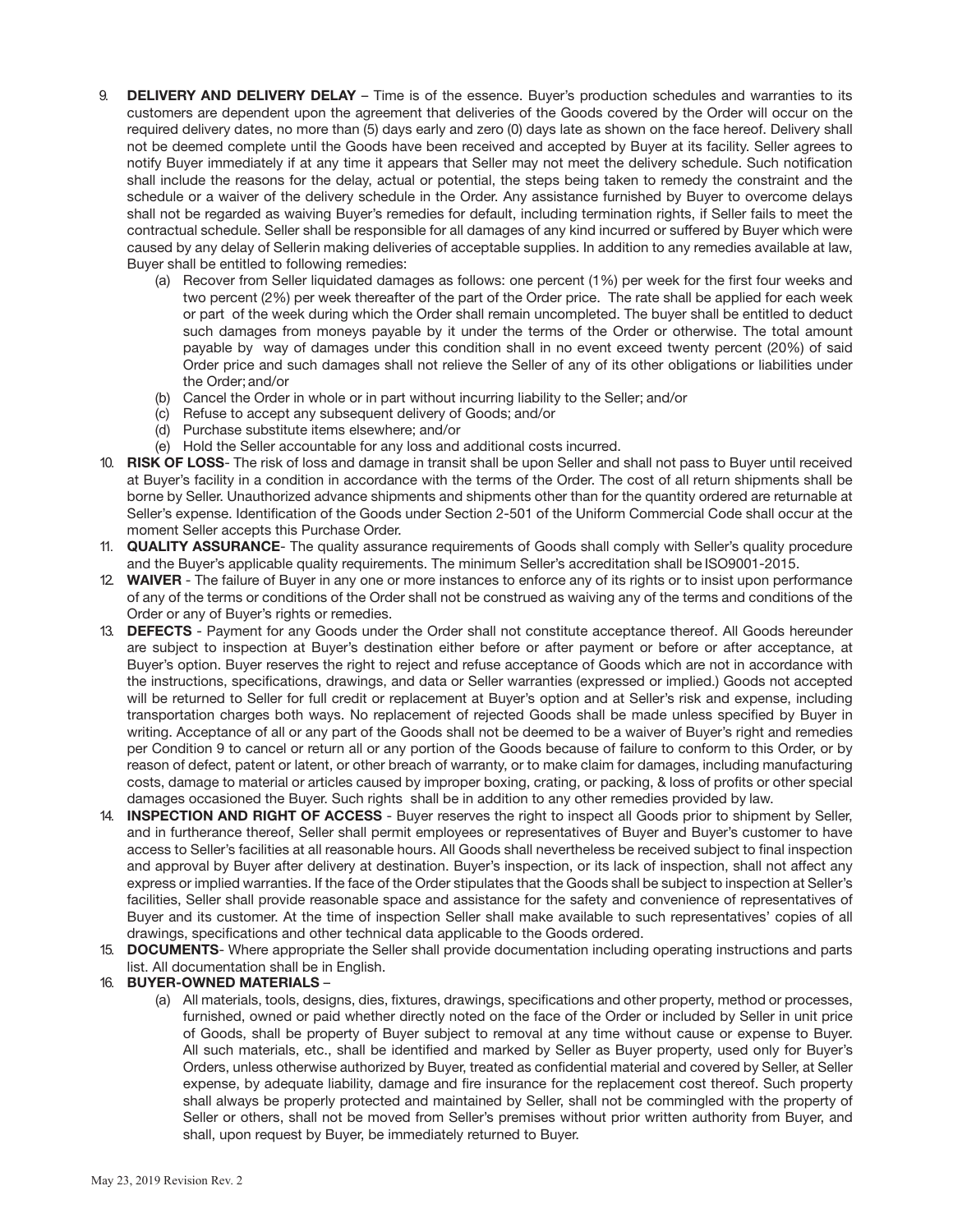- (b) Seller shall assume all risk of loss or damage to such property (either in Seller's actual or constructive possession), maintain and repair the same and return or turn over the same to Buyer in good condition, reasonable wear and tear excepted, upon the completion, cancellation or termination of the Order. Buyer reserves the right to require delivery of any such cancellation or termination of the Order and Buyer shall have the right to require delivery of any such property prior to completion of the Order or final payment.
- (c) Seller is to provide Buyer with inventory of all such property as Buyer may request. Where any part or product is specifically manufactured or procured for the purpose of this Order, whether of the design of Seller, Buyer, or a third party, such part or product cannot be sold by the Seller to any third party without written consent of the Buyer.
- 17. CONFIDENTIALITY OF DRAWINGS, SPECIFICATIONS AND TECHNICAL INFORMATION All information of the Buyer and its customers which is or may be disclosed to or accessed by the Seller in the course of carrying out the Order shall be treated by the Seller as strictly confidential and shall not be, without the prior written consent of the Buyer, disclosed to any third party or parties nor be used for copied for any purposes(s) other than execution of the Order. Drawings, data, designs, inventions, and other technical information supplied by Buyer shall remain Buyer's property and shall be held in confidence by Seller. The Seller shall immediately notify the Buyer in the event of any unauthorized use, to include but not limited to suspected breach of data, unauthorized use of password(s) or data accessed and shall take immediate action to mitigate any potential harm, loss or damage to the Buyer. In any work or the production of any Goods involving development which is funded in whole or in part by the Buyer then all rights in the development and in the results thereof will vest with the Buyer. The Seller shall execute or procure the execution of all documents as the Buyer may reasonably require in order to transfer the full benefits of all such rights.
- 18. PATENT AND PROPRIETARY RIGHTS All technical information in the nature of designs, blueprints, specifications, engineering data for production or production know-how which is supplied to the Seller by the Buyer to facilitate or assist in the performance of this Order shall, unless otherwise agreed, be considered and kept confidential by the Seller, and the Seller will use and heed its employees and agents to use extreme caution not to disclose any such information either directly or by incorporation in, or its use in manufacturing, products for others.
- 19. **COMPLIANCE WITH LAW** In performance of the work and shipment of Goods covered by the Order, Seller agrees to comply (and to bear all expense required for compliance) with the Fair Labor Standards Act of 1938, as amended, and regulations thereunder, all applicable provisions of the Walsh-Healy Act, the Buy American Act, the Occupational Safety and Health Act, the Equal Employment Act of 1972 and regulations thereunder, and all other applicable federal, state and local laws, rules, regulations and orders, and agrees to indemnify Buyer against any loss, cost, liability or damage whatsoever, including attorney's fees, which may result from Seller's violation of this paragraph. Sellers who furnish materials listed on California Industrial Relations Director's List of Hazardous Substances must furnish with the delivery of the material, a Material Safety Data Sheet. Such Sheet must conform to the provisions of the California Hazardous Substance Training and Information Act (SB 1874.) With respect to Equal Employment Opportunity, a corporation is a government contractor and is subject to the requirements of Executive Order 11246, Section 503 of the Rehabilitation Assistance Act, VEVRAA Executive Order 4212. Pursuant to these requirements, the Equal Opportunity Clauses found in Code 41 of Federal Regulations: Sections 60-1.4(a)1-7), Sections 60-250-.5, Sections 60-300.5(a) (1-11), Sections 60-
- 1.5 (a)(1-6) and 29 CFR Part 471, Appendix A to Subpart A are incorporated herein by reference as though set forth at length, and made an express part of these Terms and Conditions. Accordingly, Seller will comply with the following Federal Acquisition Regulations:
	- i. 52.222-26 "Equal Opportunity",
	- ii. 52.222-35 "Affirmative Action for Disabled Veterans, Special Disabled Other Veterans and
	- Recently Separated Veterans,
	- 52.222-36 Affirmative Action for Workers who are Individuals with a Disability.

These regulations prohibit discrimination against qualified individuals based on their status as protected veterans or individuals with disabilities and prohibit discrimination against all individuals based on their race, color, religion, sex, sexual orientation, gender identity or national origin. Seller must take affirmative action to employ and advance in employment individuals without regard to race, color, religion, sex, sexual orientation.

20. EXPORT, IMPORT AND REGULATORY COMPLIANCE- Seller shall obtain all export authorizations and/or licenses necessary for the delivery of the Goods, software or information to the Buyer at the time specified in the Order. The Buyer will obtain import authorizations necessary for the imports of Goods. The Buyer and the Seller each agree to comply with all applicable governmental regulations as they relate to the import, export, transfer and reexport of information, software and/or Goods and/or the Buyer or Seller property. Without limiting the foregoing, neither the Buyer nor the Seller shall disclose or deliver any information, software or Goods and/or Buyer or Seller property provided hereunder in any manner contrary to any applicable export or import laws and regulations. The Buyer and the Seller acknowledge that these laws and regulations impose restrictions on import, export, transfer and re-export to third countries of certain categories of information, software and Goods, and that authorizations/ licenses from the applicable regulatory agency may be required before such information, software and Goods and/or Buyer or Seller property can be disclosed or delivered hereunder, and that such authorizations/licenses may impose further restrictions on use and further disclosure or delivery of such information, software and Goods and/or Buyer or Seller property. In relation to both domestic and international transactions, the Seller shall provide the Buyer with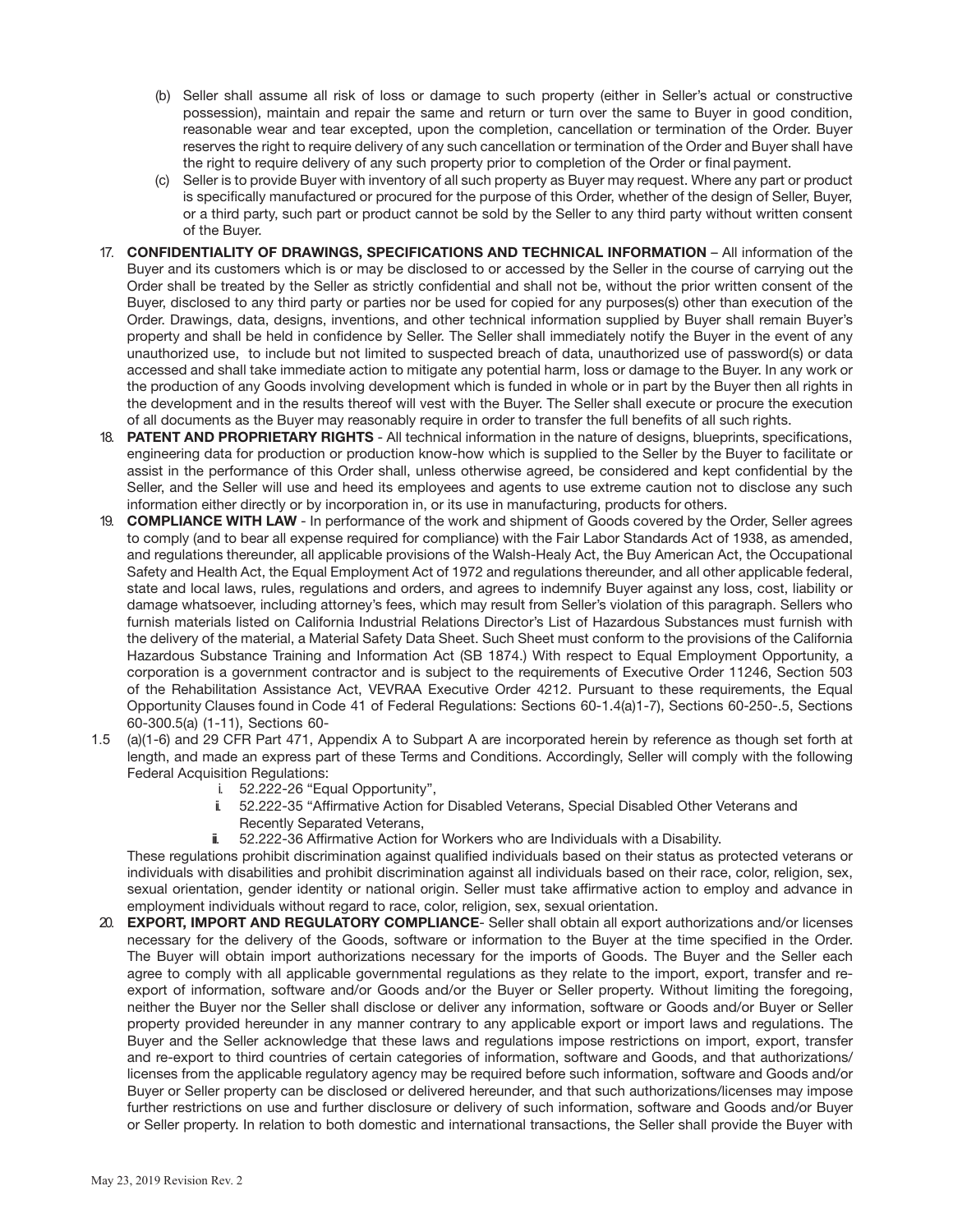export classification information for all Goods, Seller property, software and information delivered to the Buyer. Export classification information includes the applicable export control number, the country of origin and the Harmonized Tariff Code. The Buyer will supply the Seller with similar export classification information for relevant Buyer property and/or information for which the Buyer has design authority. The Buyer and the Seller will each promptly notify the other upon a change in classification information. The Seller shall indemnify and hold the Buyer harmless to the fullest extent permitted by law in respect of any loss, damage or expense, including lost profits, for any failure of the Seller to comply with such laws and regulations.

- 21. COUNTERFEIT GOODS- All Goods provided by the Seller to the Buyer, including any that are provided by the Seller's subcontractors, must be original and genuine, and in full compliance with all the Buyer's contract requirements, specifications, certifications, and any supporting data representing contract performance. The Seller warrants that it has received from all its subcontractors and suppliers all data necessary to comply with this obligation and the Seller has validated all such data. The Seller will ensure that none of the Goods are counterfeit, inaccurately marked, or in any manner misrepresented. The Seller shall operate a counterfeit control process for all Goods regardless of industry sector consistent with these provisions and reasonable commercial terms for applicable industry sectors, to include AS5553A, and the Buyer shall have the right to audit, inspect and/or approve the process at any time before or after delivery of the Goods. If any of the Goods delivered or to be delivered under the Order is discovered to be a counterfeit item or suspected to be a counterfeit item, then the Buyer shall have the right to impound the item for further investigation of its authenticity. The Buyer's investigation may include the participation of third parties or by the Buyer's customer, or by the Buyer, in its sole discretion. The Seller shall cooperate in good faith with any investigation conducted by the Buyer, including, but not limited to, cooperation by the Seller with respect to the disclosure of all design, development, manufacturing and traceability records in respect of the item. Upon the Buyer's request, the Seller shall provide the Buyer certificates of conformance with respect to the item under investigation. The Buyer shall not be required to return the item to the Seller during the investigation process or thereafter. The Buyer shall not be liable for payment to the Seller of the price of any suspected counterfeit items under investigation.
- 22. DISPUTES AND CHOICE OF LAW Irrespective of the place of performance, the Order will be construed and interpreted according to the federal common law of government contracts as enunciated and applied by federal judicial bodies, boards of contract appeals, and quasi-judicial agencies of the federal government. To the extent that the federal common law of government contract is not dispositive, the laws of the State of California shall apply without regard to its choice of law provisions. All disputes arising from this contract which are not settled by agreement of the parties shall be arbitrated according to the rules of the American Arbitration Association.
- 23. WARRANTIES All warranties of Seller, whether created expressly by law or in fact, are incorporated herein by reference and shall include, and are supplemented by, the following express warranties:
	- (a) The Goods are new and unused and shall comply with any and all specifications, drawings, samples, or other descriptions furnished by Buyer;
	- (b) The Goods shall be merchantable, of good material and workmanship, free from defect, and suitable for their intended purpose;
	- (c) the Goods shall be promptly replaced free of charge or pay the cost of local replacement of Goods or parts thereof which may prove defective through faulty design (other than a design made or furnished by the Buyer) material or workmanship within 36 months from the date of the delivery
	- All obligations of Seller hereunder shall survive acceptance of and payment for the Goods.
- 24. **INDEMNITY AND PATENT RIGHTS** Seller shall indemnify and hold harmless Buyer from and against all liability, loss, consequential and incidental damages, and expenses resulting from the breach of any warranty or resulting from any other act or omission by Seller, its agents or employees, while in the performance hereof. The supply or use of any Goods under the Order (other than in the case of Goods for which Buyer furnishes detailed manufacturing drawings, the manufacture and sale by Seller of the Goods, the use, resale, installation and use of the Goods by Buyer, and disclosures by Seller to Buyer) shall not infringe upon or violate the legal or equitable rights of any person, corporation or partnership arising out of any license or franchise, or out of any patent, trademark, or other proprietary right, now or hereafter in effect. If the supply or use of any Goods under the Order shall be held to constitute an infringement or an alleged infringement of any third party patent, copyright, registered design or trademark, the Buyer or any person at time in possession of such Goods shall be indemnified by the Seller against all damages, costs, losses, charges or expensed incurred as a result of such infringement or alleged infringement and the Seller will further, if required by the Buyer, conduct any legal proceedings which may be necessary to protect the Buyer at the Seller's risk and expense.
- 25. **INSURANCE** If the Order provides for work to be performed by Seller on property owned and/or controlled by Buyer or on property of others, Seller shall insure each of its employees engaged upon the work with worker's compensation and employees liability insurance and shall procure and maintain, at its cost and expense and until final acceptance of the work by Buyer, public liability insurance from a reputable and financially responsible insurance company, properly safeguarding Buyer against liability for injuries to persons, including injuries resulting in death. The Seller shall arrange and maintain all necessary insurances and provide evidence of insurance prior to start of work. In particular insurance must be affected for:
	- (a) General public liability for no less than US \$5,000,000 (or equivalent) for any one incident
	- (b) Product liability for not less than US\$ 5,000,000 (or equivalent) for any one incident
	- (c) Employers' Liability or Workers Compensation (unless equivalent statutory liability protection is available)